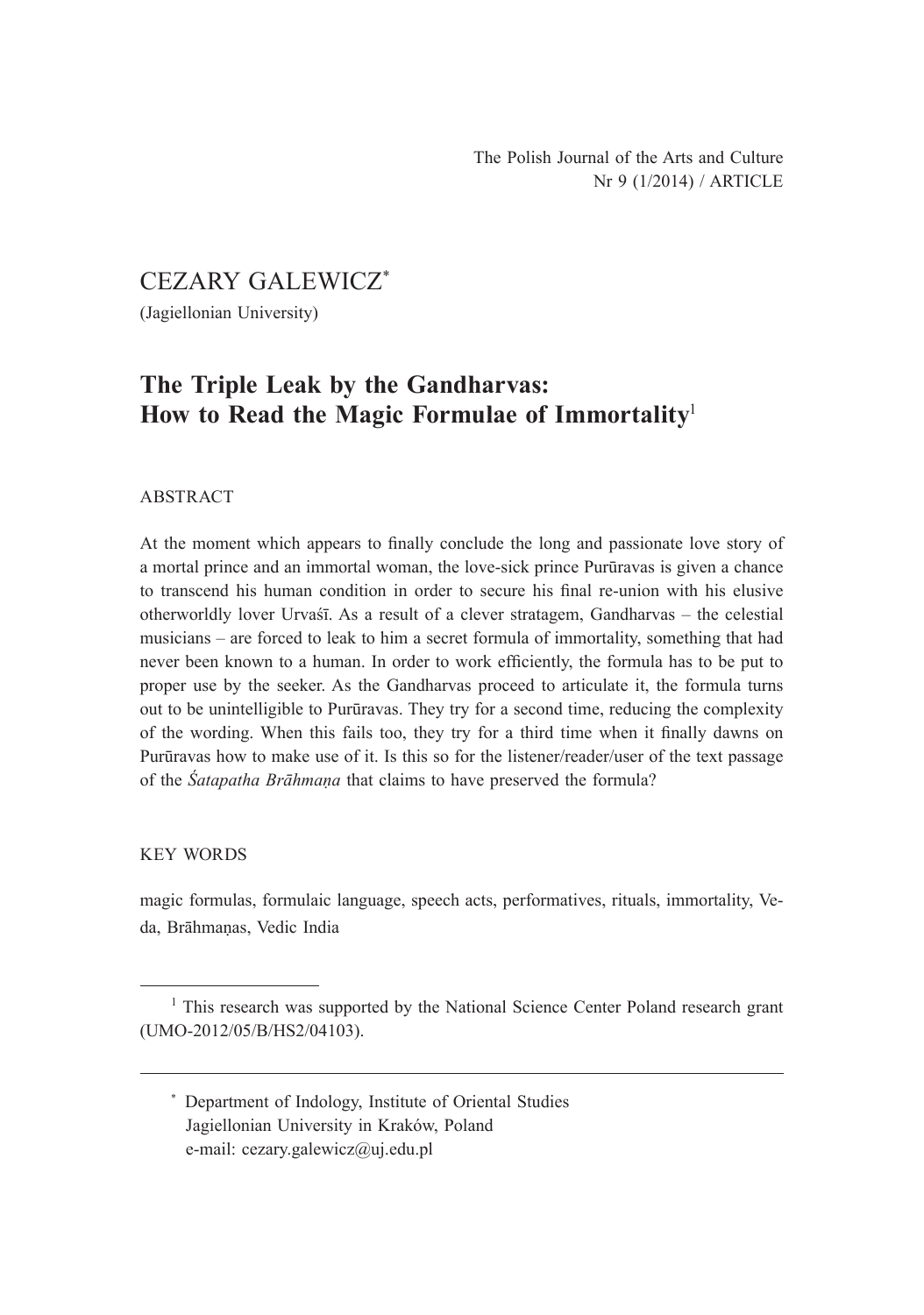Language does not convey meaning. It stands in place of meaning. But perhaps … this means the same thing. Jean Baudrillard, *Cool Memories*<sup>2</sup>

The magical use of words – as Roy Rappaport wanted to tell us – falls into the class of perfomative speech acts characteristic of ritual in general. This by no means entails that performatives happen exclusively within ritual contexts. "When [...] the publican [...] says 'the bar is closed' it is thereby closed, and you are not likely to get another drink."<sup>3</sup> And yet – says Rappaport – while "performatives are not confined to ritual [...], there is a special relationship between ritual and peformativeness."<sup>4</sup> Can we safely say so of magical texts? In the midst of the likely myriad of differing answers to that question, let me focus on a short case study in an attempt to articulate a variety of such a relationship.

The performative I am about to deal with here occurs in a Vedic text named the *Brahmana of One Hundred Paths*, or *Śatapathabrāhmaṇa* (ŚB), and it looks like a veritable formula for a rite of immortality:

Cook for a whole year a mess of rice sufficient for four persons; and taking each time three logs from this Aśvattha tree anoint them with ghee and put them on fire with verses containing the words "log" and "ghee": the fire which shall result therefrom will be that fire (which is required) [to make you one of the Gandharvas, celestial beings and musicians].<sup>5</sup>

A formulation like that may and indeed does appear mysterious if not unintelligible. And this is exactly what the Gandharvas say to the future beneficent of its alleged magic who probably showed bewilderment towards its convoluted diction (ŚB 11.5.1.15): "but this indeed is somewhat beyond

<sup>5</sup> ŚB 11.5.1.[14]: *te hocuḥ saṃvatsaraṃ cātuṣprāśyam odanam paca sa etasyaivāśvatthasya tisrastisraḥ samidho ghṛtenānvajya samidvatībhir ghṛtavatībhir ṛgbhir abhyādhattāt sa yas tato'gnir janitā sa eva sa bhaviteti* (*The Śatapatha Brahmana according to the text of the Madhyandina School*, trans. by J. Eggeling, Oxford 1885).

<sup>&</sup>lt;sup>2</sup> J. Baudrillard, *Cool Memories*, London-New York 1990, p. 6.

<sup>3</sup> R. A. Rappaport, *Ritual and Religion in the Making of Humanity*, Cambridge University Press 2004, p. 115.

<sup>4</sup> Ibidem, p. 117. See also Rappaport's ideas on magical power of words earlier on the same page: "it may be suggested that the performativeness, and more especially the factiveness of ritual acts and utterances provide a basis for occult efficacy in general, including the magical power of words in particular."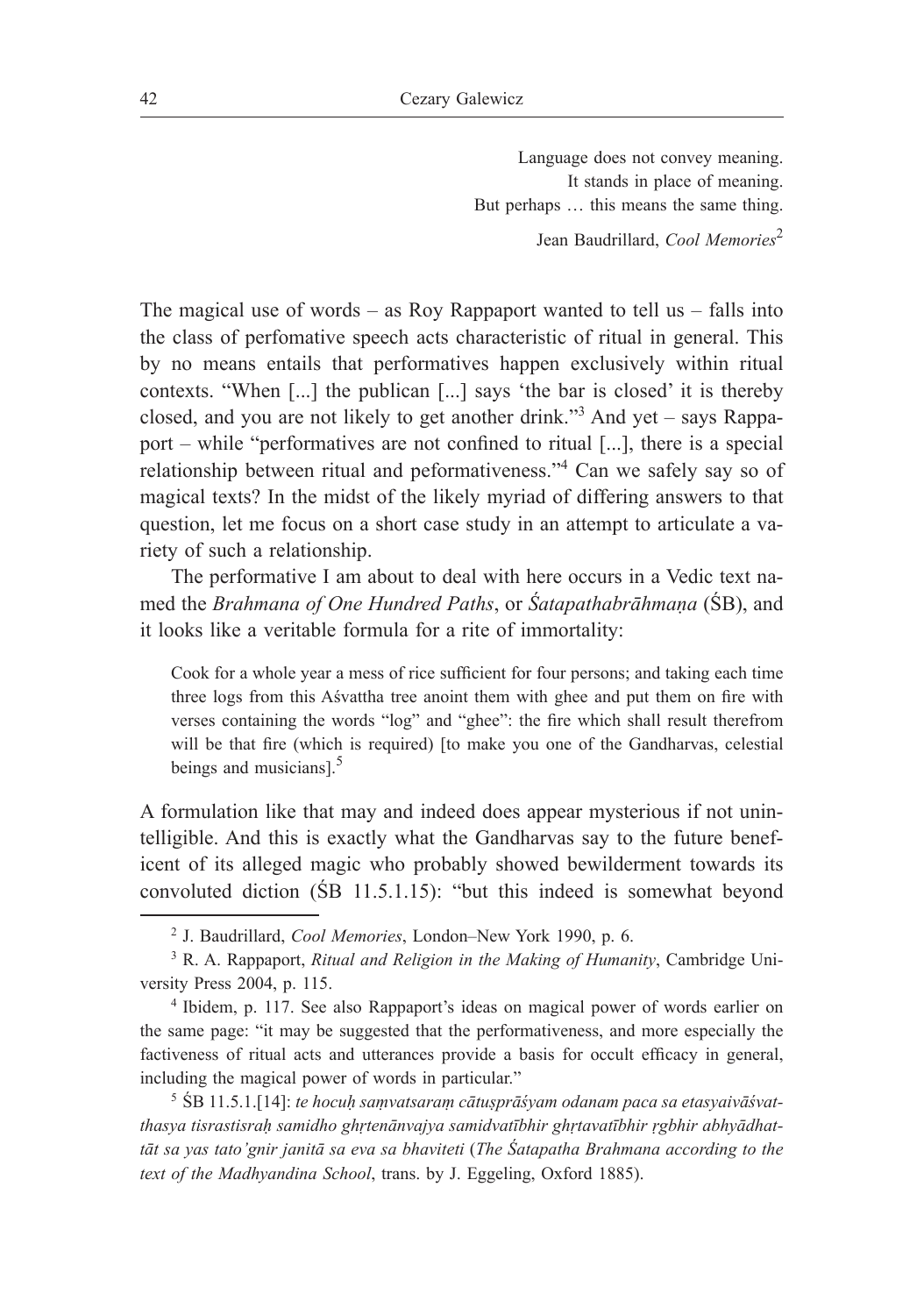visibility" (*paro'kṣam iva vā etad*) said the infatuated prince Purūravas. So it looks like that this is the reason why the Gandharvas must reformulate it thrice for Purūravas, each time making it a bit less convoluted, in order for it to become intelligible (or feasible) enough for its recipient to make it work. In fact what the ŚB tells us in another passage (ŚB 3.1.3.25) is that any true rite of sacrifice transcends one's ability to understand (or see through it): "[the sense of] sacrifice lies beyond visibility" (*paro'kṣam yajñaḥ*).<sup>6</sup>

As we learn from the story in which the formula has been located, it appears in the diction of the ŚB to be a rather close-guarded secret of the Gandharvas, mysterious beings themselves, otherwise known to be celestial musicians, and probably for that very reason familiar with the mystery of time and the means of transcending it (by means of the discipline of rhythm cycles?). After all is it not Gandharvaveda that is known as the veda of music and dance? From the same story we learn also that this closely guarded secret had been revealed to a mortal being only a result of a clever stratagem. The whole formula is embedded in a rather well known narrative seemingly focused on the love affair between a mortal prince Purūravas and a heavenly nymph Urvaśī.

It had been reworked by and inspired a whole range of later authors, the best known example being probably the classical drama *Vikramorvaśīya* by Kalidāsa.<sup>7</sup> Only some versions do underscore a love relationship between a mortal male and an immortal woman and the dire consequences of such a union with a climax of a transformation rite that turns a mortal partner into an immortal lover. Others opt for transforming Purūravas into a self- -controlled yogi who finds eventual peace in understanding the futility of such relationships.<sup>8</sup> In the form it takes in the eleventh book of the  $\overline{S}B$  ( $\overline{S}B$ )  $11.5.1.1 = 11.3.3.1$ , the story of Purūravas and Urvas $\overline{a}$  not only follows but actually quotes extensively from its supposedly earlier Rgvedic version in the shape of a versified dialogue between two lovers  $(RS 10.95)$ .<sup>9</sup> This is

<sup>6</sup> Cognate formulations from the ŚB concern also the gods as conceived in the realm of Vedic sacrifice and include: "Indeed beyond [the power] of visibility are gods" (*paro'kṣam vai devāḥ*, ŚB 3.1.3.25) and "Gods indeed are fond of the invisible and hidden" (*paro'kṣā kāmā hi devāḥ*, ŚB 4.1.1.13).

<sup>7</sup> Other versions include among others BŚS, BrD, MhBh, VP, VDhP, MP, BP, BDP.

<sup>8</sup> See, for instance the version of DBhP.

<sup>9</sup> What the ŚB itself says is that the verses it quotes belong to the tradition of Bahuvṛcas (the knowers of many ṛc-verses). It has been noted quite time ago that the number of stanzas given by ŚB differs from that of the RS. I leave a discussion on that matter for another occasion.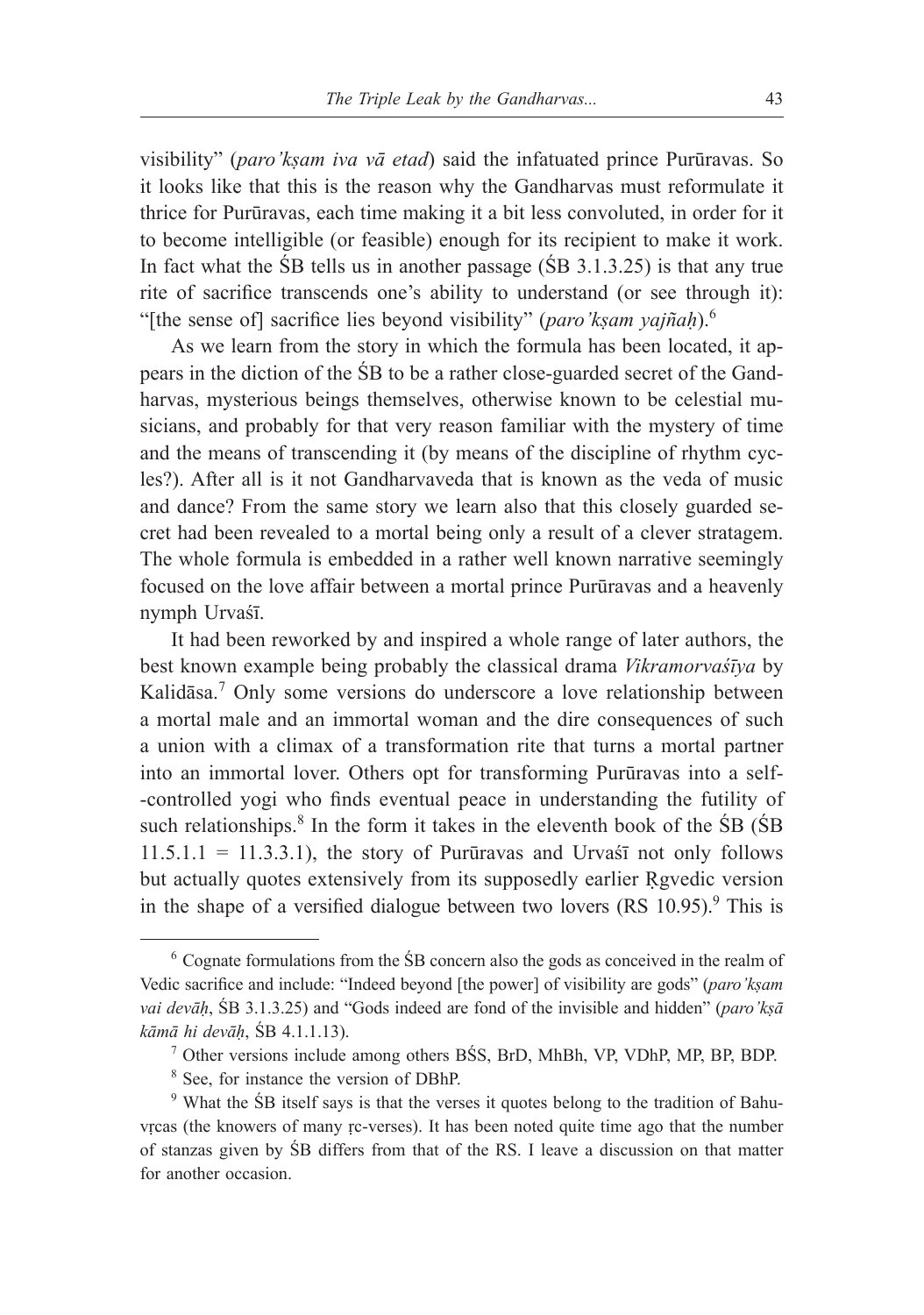by itself rather strange when we take into account that the ŚB belongs to the Yajurveda and by principle should revolve around and comments on rituals and mantras known to its Yajurveda saṃhitā, not that of the Ṛgveda which must have remained in a sense foreign and sometimes rival to it.<sup>10</sup> In fact the rgvedic verses (*ṛks*) to be seen in the ŚB are embedded in its own commentary-like diction which makes the otherwise incomplete versified version not only more intelligible (almost each stanza is supplied with a short gloss) but also fit for purposes intrinsic to the world and purposes of the ŚB as commentary and ritual text. ŚB 11.5 has the two lovers living together upon a contract stipulated by Urvaśī, the otherworldly being, who makes several strict conditions upon which she agrees to stay with him in his mortal world. The very axis of the plot is the inescapable vulnerability of the union between a human and a celestial rendered only more conspicuous and indeed more unintelligible by the nature of the conditions set by Urvaśī: she is to be fed by liquid butter only and approached thrice a day but never against her will; she is going to keep tied by her bed a pair of lambs, as if they were a pair of her own baby kids, whom nobody may take away from her; and most puzzling of all – she is not supposed to see Purūravas naked… All in all, the number and nature of the conditions do not but underscore the impossibility of their union to continue. But Purūravas becomes infatuated indeed. And yet, against all odds, the impossible union seems to carry on and thrive, driven by their apparently exceptional love. This makes the dwellers of the better worlds jealous of sorts and induces them to bring the things back on their natural track and put an end to this unheard-of union. As a result of a trick the Gandharvas have the two lambs stolen, with Purūravas jumping naked after the thieves, and Urvaśī sees him naked in the flash of a lightening bolt... Thus the conditions set by Urvast are broken and she disappears, driving Purūravas mad. In this state of mind he sets for a journey to find and redeem her. He goes through all sorts of painful delirium states of mind but he insists so much that eventually he finds her and succeeds in moving her seemingly rock-like heart. As a result she indicates the only possible way for them to continue: he has to become one of the Gandharvas, which means that he is to transcend his human nature with its inevitable limits. This might be easier said than done. However, Urvaśī conceives a stratagem through which the Gandharvas, obliged by the promise of a boon, have no option but to betray a formula for transformation to Purūravas. And this is

<sup>&</sup>lt;sup>10</sup> For an idea of Brāhmana as commentary, see T. Lubin, *Brāhmana as Commentary*, [in:] *Forms and Uses of the Commentary in the Indian World* [prepublication version], eds. F. Grimal, N. Dejenne, Pondhéry, Institut Francais de Pondicherry (forthcoming).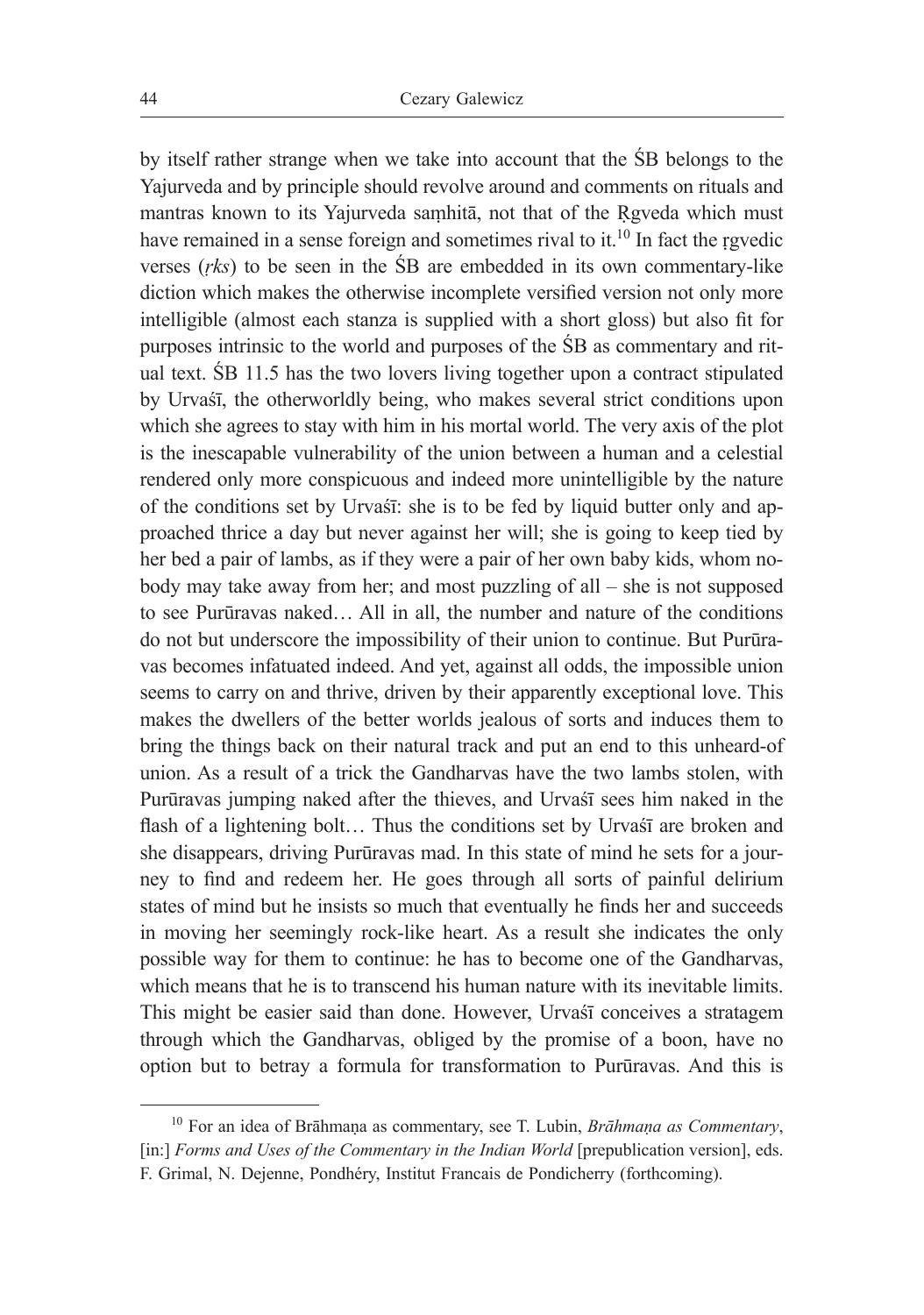where our performative text occurs. More importantly, what is repeated at the end of the Chapter is a short and generalized version of the same directly pointing to its formulaic and magical character:

Therefore let one produce a fire by making the upper stick of Aśvattha tree and the lower stick of Aśvattha tree. The fire that will be generated that way shall be that very fire. By offering with it he will become one of the Gandharvas (SB 11.5.17).<sup>11</sup>

The ŚB dates probably from the beginning of the first millennium B.C. while the sources it itself draws from or links to can be traced even to circa 1500 B.C. This complex work in Vedic Sanskrit over three thousand year old tracks, elaborates and speculates on the meanings of the sacrificial ritual of the public domain (*śrauta*). The type of textuality which the ŚB represents allows for taking it as a ritual text as well as a text on ritual.<sup>12</sup> It happens to quote or to refer to a variety of liturgical formulas to be ritually performed in a number of contexts suggesting action that might from a certain point of view be labeled magic or at least allow for the detection of the magical power of word as an important supposed component of action. Indeed its very principle happened to be taken as such by early 20<sup>th</sup> century scholars, Stanisław Schayer one among them.13 And yet, magic did not make it to the top of the list of fashionable topics among those struggling at first with unearthing and then interpreting the vast corpus of Vedic canonical texts. Most early Vedic scholars tended to relegate what they believed magic to the margins of the mainstream Vedism considered as expressing the allegedly elevated spirit of Aryan noblemen. By the same, magic had to fall prey to those who chose to bother themselves with the untidy world of Atharvaveda or a corpus of texts believed to represent the knowledge of the sorcerers and healers i.e. magic and conjuring formulas. A long argument among early indologists and orientalists over what is magic and what is ritual seems today rather outdated if not misformulated.<sup>14</sup>

<sup>11</sup> *tasmād āśvatthīm evottarāraṇiṃ kurvītāśvatthīm adharāraṇiṃ sa yas tato'gnir jāyate sa eva sa bhavati teneṣṭvā gandharvāṇām eko bhavati* (*The Śatapatha Brahmana according to the text of the Madhyandina School*, op. cit.).

<sup>&</sup>lt;sup>12</sup> A general opinion has it that Brāhamṇas stand rather outside the ritual arena representing a genre best to be styled as commentary. Cf. T. Lubin, op. cit.

<sup>13</sup> S. Schayer, *O filozofowaniu Hindusów*, ed. M. Mejor, Warszawa 1988.

<sup>&</sup>lt;sup>14</sup> On the argument among scholars of Vedic religion and literature, see, for instance, J. Gonda, *History of Vedic Literature*, Wiesbaden 1975, p. 142 – "It is true that the proper place of 'magic' texts is the Atharvaveda, but it is not less certain that *mandala* X contains many atharvanic elements."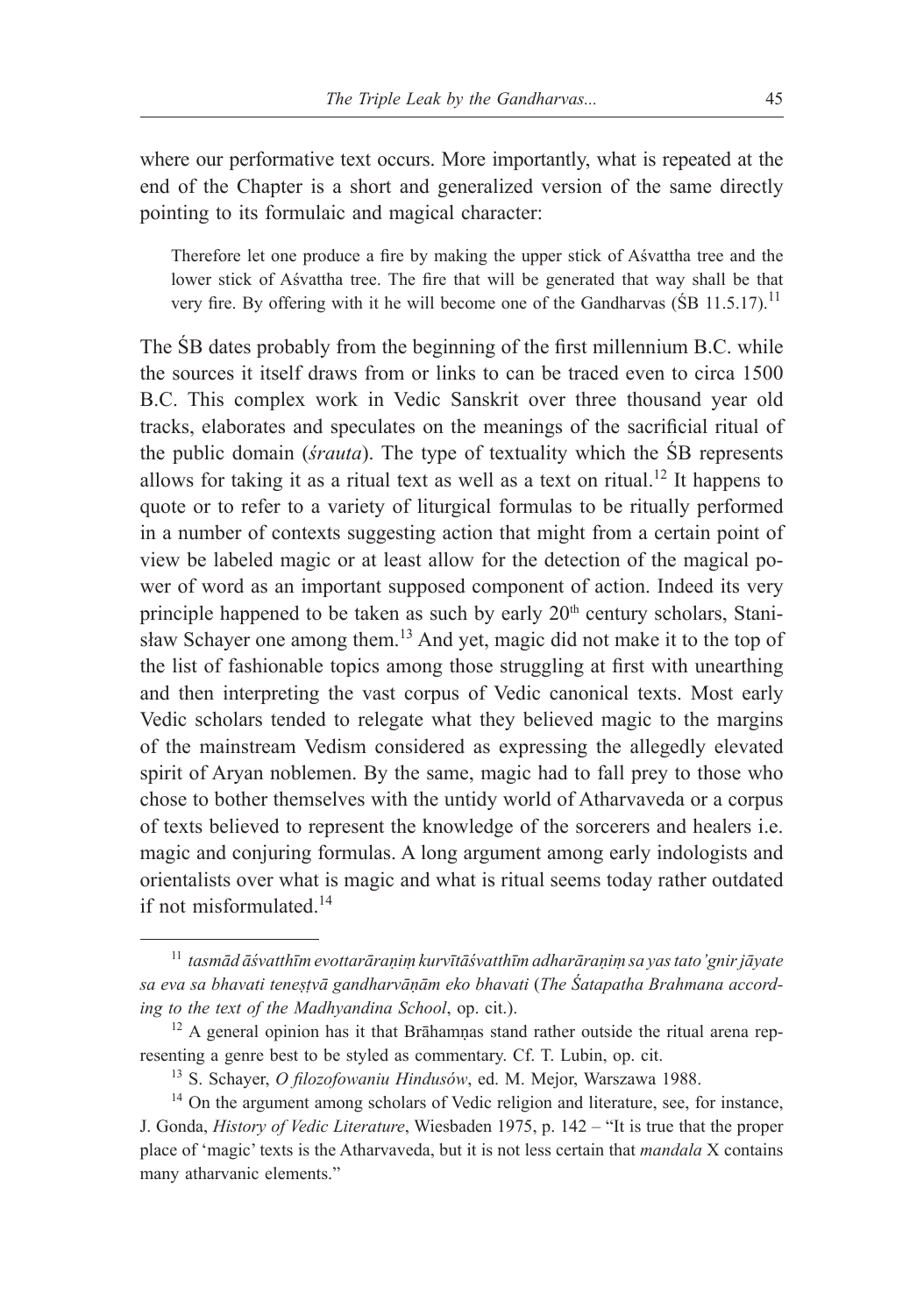A few words of clarification are needed to sketch the immediate historical context for the type of formulas that I am addressing here. They belong to the language called Vedic by some and Vedic Sanskrit by others, a language conceptualised once by Europeans as Indo-German or Indo-European *per se*. They belong to a cultural formation that would hold in highest esteem the art of proper pronunciation of words believed to be efficacious in a religious/ ritual context while at the same time tending to leave the treasure of its sacred texts to the exclusive custody of professionals. Unlike other ancient civilisations, not only did the Vedic not practise the art of writing but for a long time actually abhorred it and, later on, when writing was in wide use throughout the Indian subcontinent the practitioners of the Veda still shunned it until probably approximately the 10 century AD. This, however, must have varied regionally. By the same Vedic magic formulas would not be written on material objects, though this changed to an extent in the middle ages. There is one more thing to stress along with a substantial difference of context: while most, if not all, religious traditions developed within ancient civilisations that left us written magical formula do not exist anymore, the Vedic tradition, albeit in a limited scale, lives on, transforming along the way while claiming to retain its unchanged core. But, being extremely rich, it continues rather in what is taken for granted to be its mainstream variety, that is to say in the form that survived due to the strength of particular local communities whose collective memory and cultural reproduction proved to be strong enough over time. Those of their neighbours must have perished in the process, while others survived in a fragmentary form only. Over centuries of transmission and many different re-appropriations, Vedic formulas became fossilised utterances believed to work magic almost exclusively through their sound and rhythm rather than their semantic contents. This result must have had its roots in the early speculation and ritual practices of the later Vedic era.

Why is that the ŚB chose to comment upon the foreign *ṛk* verses and use them for its own purposes instead of mantras of Yajurvedic provenance? Strangely enough, the Śatapathabrāhmaṇa proposes a magic formula made of stanzas not of its family stock but borrowed from another, alien, not to say rival Veda. To wit, it is not the *yajus* formulae, i.e. the text type proper for the White Yajurveda to which ŚB belongs but stanzas named *ṛk*. The latter ones represent the variety of sacred utterances collected within the compendium (*samhitā*) of the Rgveda. As such, they used to be imagined as feminine in gender and were composed according to the aesthetic principle, proper for the world of the Ṛgveda (the Knowledge of the Hymns) rather than that of efficacious ritual power – a principle proper for the realm of the Yajurveda, or the Knowledge of the Sacrificial Formulae.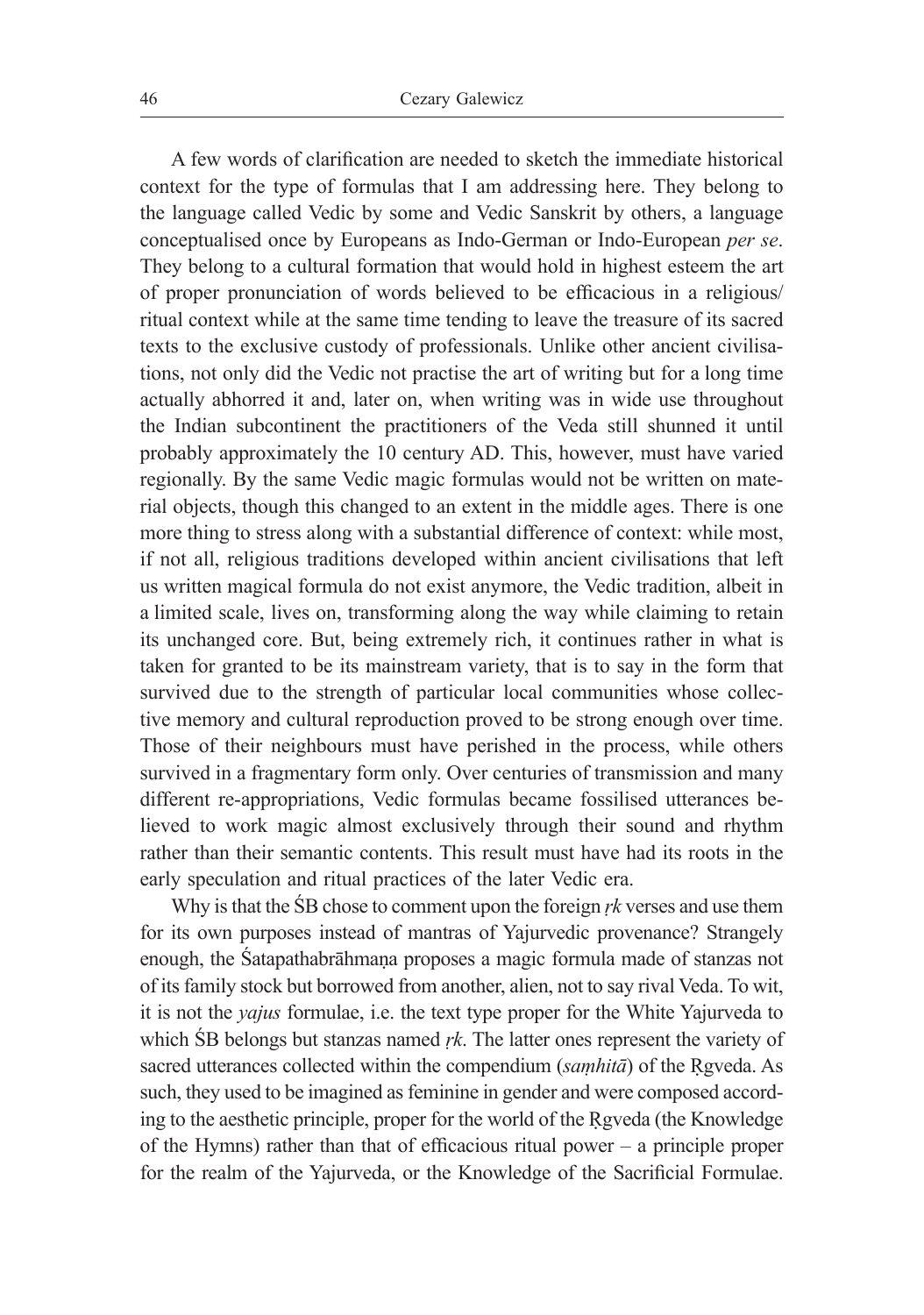In fact, the Yajurveda tradition knew a version of the story and we meet at least once with the motive, albeit in TS belonging to the Black, or Kṛṣṇa, branch of Yajurveda while the ŚB remained within the orbit of the White or Pure (Śukla) Yajurveda. TS 1.3.7 h-m contains a formula for the kindling of sacrificial fire conceived as the offspring of a loving couple and named Ayus:

Thou art the birthplace of Agni. Ye are the two male ones. Thou art Urvaçi, thou art Ayu, thou art Pururavas. Anointed with ghee, do ye produce a male. Be born with the Gayatri metre, with the Tristubh metre, be born with the Jagati metre.<sup>15</sup>

And it is this very formula, and not that of the ŚB, that actually finds its implementation in a magical text *per se*, i.e. the Kauśika Sūtra 69.20 which I am going to comment on shortly.

In fact the SB version rests upon the Rgyedic dialogue put into a mantra language that by principle (not necessarily in each and every case) should be ascribed a ritual implementation (*viniyoga*) as liturgically pronounced recitation believed to encapsulate efficacious power. This principle, however, works only with a limited number of Ṛgvedic stanzas and these are generally commented by the brāhmaṇas. The dialog of RS 10.95 is an exception in that not only is it commented upon but also that it is commented not by one of its own but by an alien Brāhmaṇa. In the modern standard editions the hymn is accompanied by a 14 century commentary which provides it with running gloss and explanation and an introduction. In the case of the hymn in question the commentator says rather shortly: *gato viniyogaḥ*: "the [memory of its ritual] implementation has been lost."16 This might be due to a hypothetical possibility – as noticed by early Indologists – that the ŚB might have known a different recension of Rgveda samhitā from that which made it down to our times. Be that as it may, the concluding verse of ŚB 11.5.1 makes it rather clear that whoever kindles a fire in the way Purūravas did and properly recites what he recited is going to transform himself into an immortal Gandharva. The order of ideas, however, does not always have to follow exactly the order of speech acts. Does ŚB actually reveal a ready made *prêt-à-porter* formula to

<sup>15</sup> TS 1.3.7 h-m (*The Veda of the Black Yajus School Entitl ed Taittirīya Saṇhitā*, trans. A. B. Keith, Cambridge, Mass. 1914, p. 34).

<sup>16</sup> *Rig-veda-samhitā. The Sacred Hymns of the Brāhmans Together with the Commentary of Sāyanāchārya*, ed. F. Max Müller, Varanasi 1983 (originally published in 1890), Vol. IV, p. 637.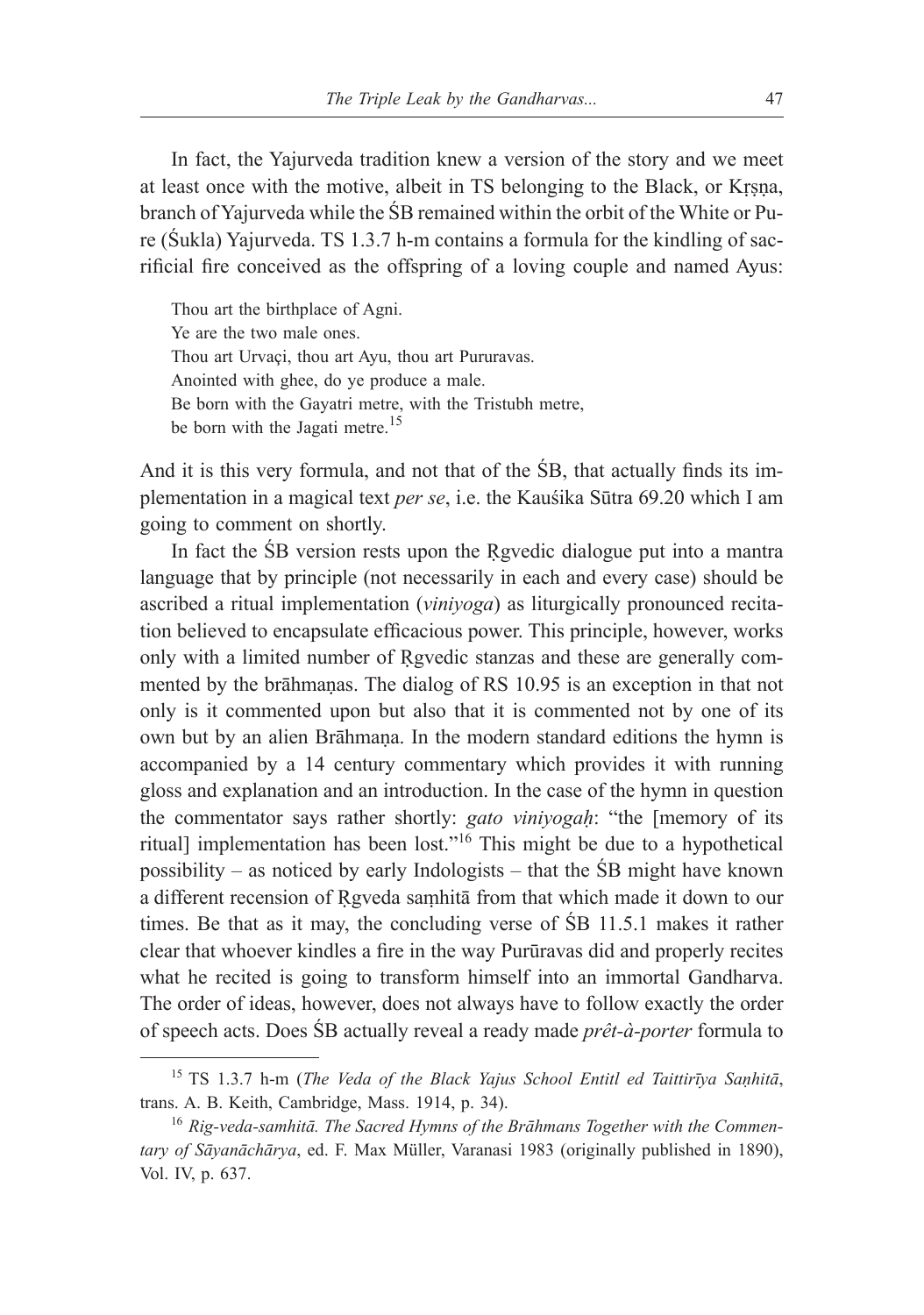be put to use. Does ŚB actually contain a performative that could be labeled a magical text? Had it been conceived so as to actually reveal what seems like a formula of immortality?

What I propose here is to read the passage concerning the formula as an enunciation with an embedded formula, that is a speech act performed by a competent functionary – in this case, the figure of a knowledgeable musician (Gandharva). This implies perhaps that music as a knowledge system, with its discipline of time in the form of rhythm cycles holds out a promise to teach us how to control and master time and its unimpeded flow. In this sense, music may conceal a key to immortality or at least a hint on how to transform indiscriminate time flow into a recurring rhythmic cycle that lends itself to control and mastery. Leaving this preliminary assumption let us notice that the narrative itself is embedded within the world of Vedic ritual of the *śrauta*, or public, variety. Now, most if not all, Vedic *śrauta* rituals are in fact fire rituals, that is to say, they are focused on some form of fire offering rather than anything else, with fire oblation remaining probably most frequently mentioned form of sacrificial ceremony and focal point of liturgy. Let's have a look what sort of fire is said to be the one that may become an instrument of immortality in the story of Purūravas. We have no option but to suppose that the fire presented by the Gandharvas to Purūravas was a sacrificial fire, i.e. a specific sacrificial tool with the help of which Purūravas was supposed to make an offering to the gods. In fact the ŚB appears to speak not of one but of two varieties of the same sacrificial fire with a transforming capacity. The first is the one that Purūravas received as a special gift, or rather a boon, but he shamefully failed to realise its importance and lost it. The ŚB qualified this first fire as: *sthālya*, or "something fit for / placed in a pot or cauldron" in contradistinction to the second one which was a formula for kindling the same fire at the right moment through a prescribed procedure. Here an inevitable set of Vedic associations with sacrifice probably comes into play: the sacrificial fire may be dangerous; you must be careful with it as it may hide itself away from the sacrifice rendering it impotent or overspill and run havoc so as to become the fire of destruction. It seems that, additionally, the fire of love and desire in Purūravas needs to be tamed and put under control so that it may not overspill and deprive him of his senses as it did while he rambled along the lake mumbling to himself and talking to birds on the water thinking he was talking to his beloved and her maids. In other words the formula entails some sort of discipline and rule to abide. This being clear we are still left in doubt as to what was exactly the formula in its full shape. It might seem that it is enough to read the text carefully. After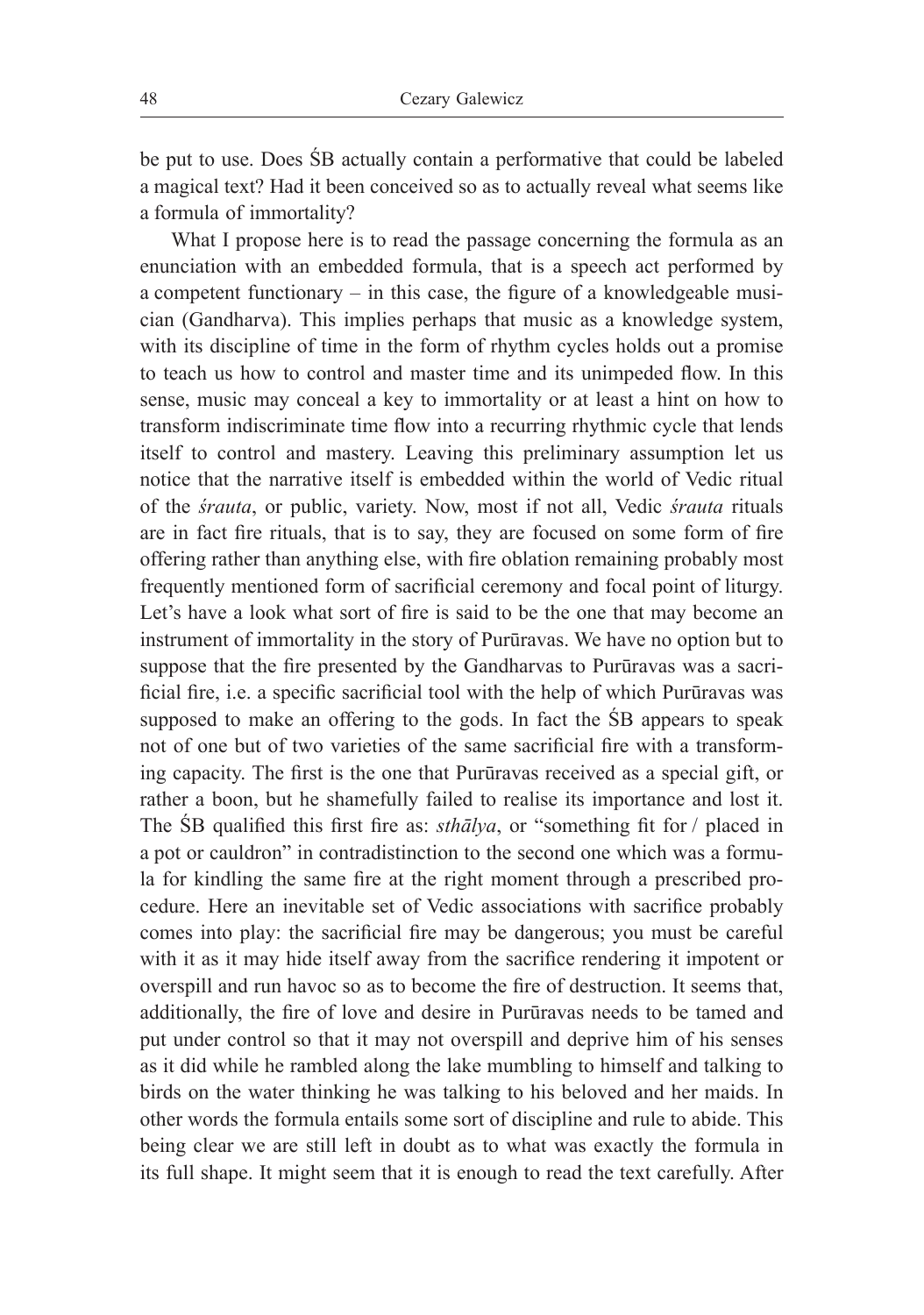all, it represents an early genre of commentary, that is a text which feeds on and sheds light on other texts.

What the ŚB brings us is not the formula itself given through quotation, however. It records and testifies to a collective memory forming a sort of a complex living library with often copious texts tagged by a hypertext or metalanguage in order to facilitate intertextual relations, shortcuts and reference. From a point of view it seems that one needed to know the key to a rebus like principle of decoding the actual voicing of the formula. In our case the ŚB refers to another text, or a compendium of texts, using a reference system not quite visible to an eye unfamiliar with the Vedic world: in a 19<sup>th</sup> century translation the passage is rendered into English as: "verses containing words «ghee» and «log.»"17 What sense are we to make out of it? A careful reading of the original reveals that what a translation may render as "verses" are actually a particular form of verse, namely, the *ṛks*, and what a translation may render as 'log' is not any indiscriminate wood but refers to a specific type of wood considered fit for fuelling the sacrificial fire, here rendered as fuel-sticks. What can we do with these findings yet? How to read formulas like that? What sense are we to make of them?

Of course there is no obvious general answer to such question, especially in terms of how to extract a practical meaning from the words of the formula of alleged magical efficacy. But a careful reconstruction of their logic put against the socio-historical context may shed some light on what their users may have imagined this efficacy to be. The kind of immortality promised by the formula does not seem to represent a general concept of an absolute transcendence of time but rather a concept addressing the type of imagination that allows for a multitude of time orders and parallel worlds. One such world could be imagined to offer a form of immortality proper to that known to at least some musicians – the immortality experienced by those familiar with the discipline of time put to cyclical patterns musically. In other words an experience or taste of immortality promised by music. The formula of the Gandharvas seems to be addressed to everybody. The ŚB puts it in the third person singular implying that anybody who acts according to its prescription shall attain the status of the immortal Gandharvas. While this might sound misleading from a historical point of view, it may hold a promise for the contemporary reader who should, however, remember that what it really promised was a capacity to experience or to taste immortality rather than to enjoy a perpetual state suggested by the modern English word: the capacity to experience immortality within the context

<sup>17</sup> *The Śatapatha Brahmana according to the text of the Madhyandina School*, op. cit.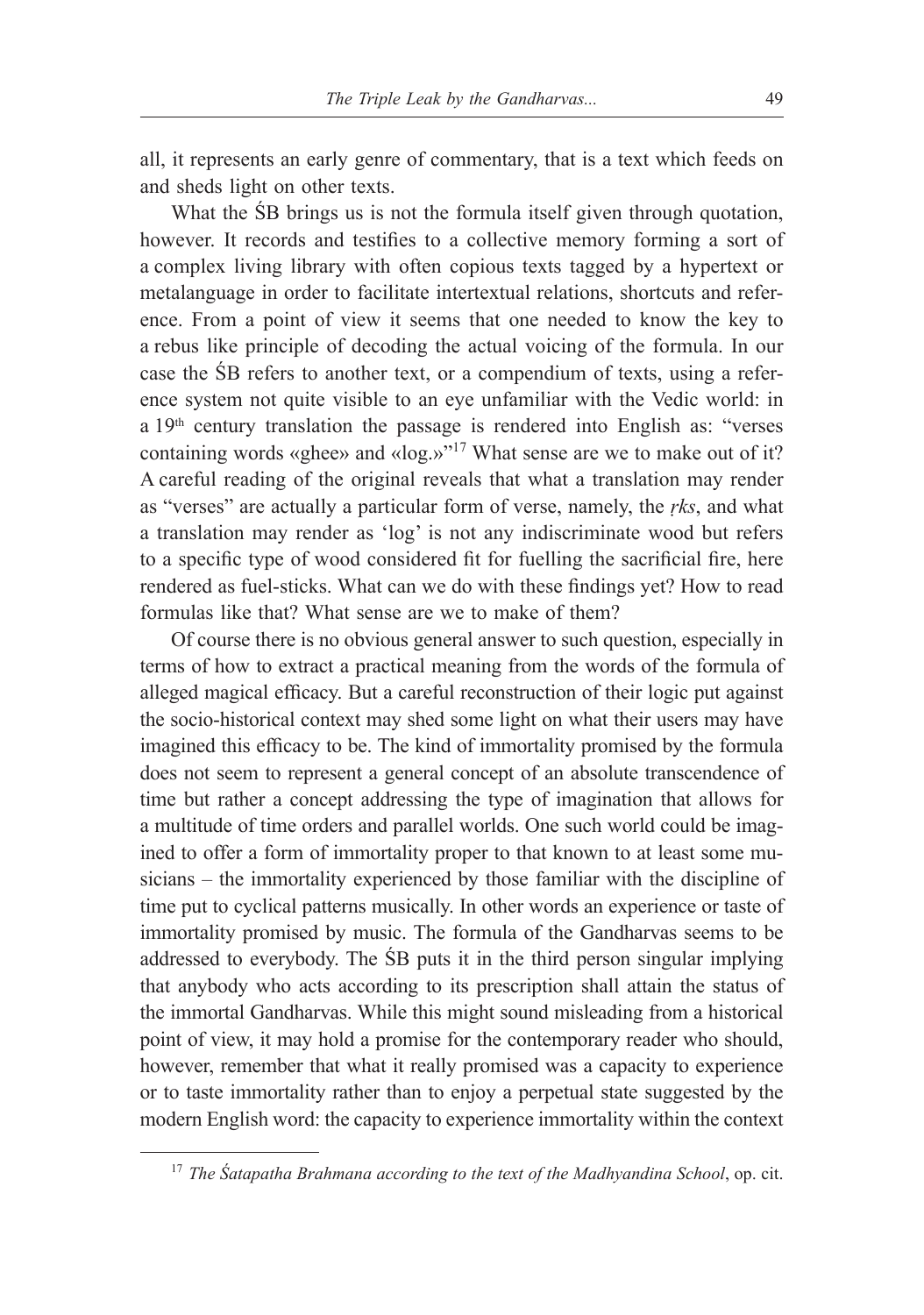of ritual performance. We may regret this, but on the other hand what is the use of immortality if not through experiencing it one way or another?

Taking a closer look at the ŚB passage one notes a rather convoluted diction hinting at some mysterious conundrum: Purūravas has to recite verses that are called specifically to be *ṛks* (the verses that we may expect to find within the RS) and that they are somehow threefold in nature and contain the words *samidh* and *ghṛta* (ŚB 11.5.1.13). Is this enough to identify them? If we are to go so far as to attempt to identify the actual verses that the ŚB text recommends Purūravas to recite, the most probable candidate appears to be either RS  $6.16.11$ :

| tám tvā samídbhir angiro   | So, with the fuel-sticks, oh Angiras           |
|----------------------------|------------------------------------------------|
| ghrténa vardhayāmasi       | we make you strong and with liquid butter      |
| brhác chocā yavişthya      | Grow big with flames, oh youngest one          |
| or RS 8.44.1 <sup>18</sup> |                                                |
| samídhāgním druvasyata     | Worship Agni with the fuel-sticks              |
| ghrtaír bodhayatátithim    | Wake him as guest of honour with liquid butter |
| ásmin havyá juhotana       | In him place your oblations                    |

RS 6.16.11 above forms a part of an extremely long hymn to Agni, the fire- -god, made of as many as 48 stanzas. In the classical *śrauta* ritual, only some of them find practical implementation in the so called Prataranuvāka, a morning *śastra* recitation and in the eulogy to the twin gods Aśvins, the celestial healers. Both ritual recitations belong to the Hotar priest – the chief functionary representing the realm of the Rgyeda within the sacrificial arena. Sāyaṇa in his introduction to the hymn mentions another implementation, this time in the area of the Sāmavedis or the specialists in liturgical music: six stanzas of the hymn make a melodeclamation of a Sāmaveda priest in the form of a *sāman* chant during a ceremony called *Viśvajityāgnimārute* or the *All-conquering pair of Agni-and-Marut*. But in this case it is six stanzas only out of forty eight that are actually prescribed to be ritually implemented and no stanza 6 among them.19 The *Ṛigvidhāna* – a post-Vedic compendium

 $18$  This stanza happens to be indicated by Harisvamin in his *bhāsya*-commentary on ŚB 11.3.3.14 (*The Śatapathabrāhmaṇa according to the Mādhyandina Recension with the Vedārthaprakāśa Bhāṣya of Sāyaṇācārya Supplemented by the Commentary of Harisvāmin*, ed. Yugalakiśora Miśra, Delhi–Varanasi 2004, p. 127).

<sup>19</sup> See Sāyaṇa's intro to RS 6.16 (*Rig-veda-samhitā. The Sacred Hymns of the Brāhmans…*, op. cit., p. 637).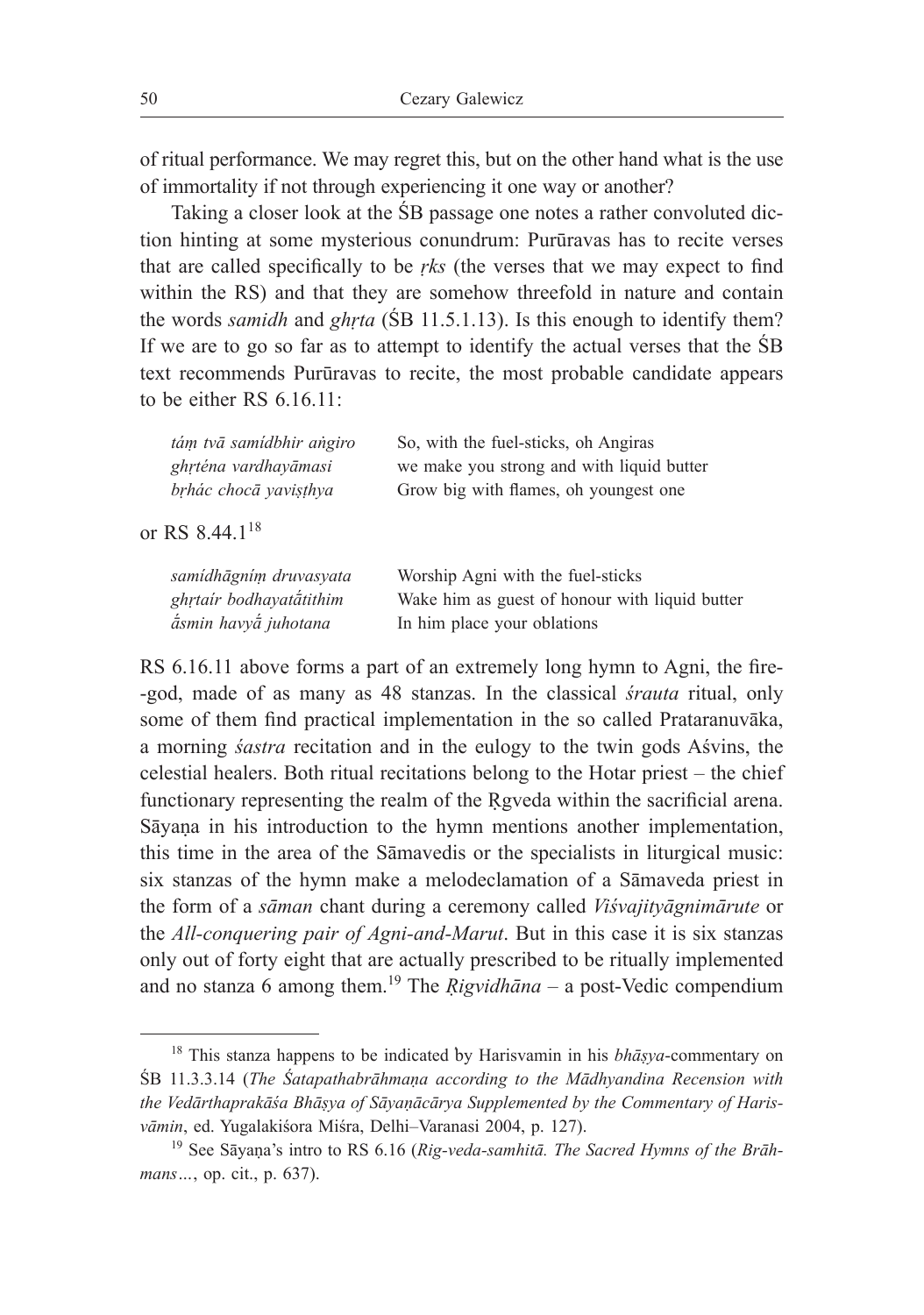classifying supposed magical effects of the use of selected stanzas from RS – does not prescribe any magic use of RS 6.16.11 verse either. But the second candidate, i.e. RS 8.44.1 does find an implementation procedure in the *Ṛgvidhāna* which makes it a more probable candidate for successful decoding and identification. *Ṛgvidhāna* II. 169cd – 170 prescribes the very stanza as a formula suitable for a rite which it understands as prolonging life and gaining success:

Whoever will offer into the fire [oblations of] liquid butter [while reciting] verse by verse the hymn beginning with *samidhā* [RS 8.44] he will attain unequaled success and live a full hundred years.<sup>20</sup>

Here, as in many other instances from later Vedic texts, a hundred-year life span stands probably for a full, complete and self-actualised life, a concept specific to the later Vedic concept of a human being in the world and probably a functional equivalent to a heaven of sorts.

It is probably futile to answer the questions proposed above from within a general theory of magic possible in Hubert and Mauss' or Malinowski's time and probably difficult to construct today, especially with reference to a civilisation which, like the Vedic one, would have on offer its own theories and which would suffuse its ritual practice with a probing self-reflection. If we can read the magical formulas or the type of magic we deal with in a particular situation historically and culturally, the type of magic we encounter can offer a window to the culture that produced it. Admitting that should not by any means be taken as a typical way Indian texts dealt with or claimed to produce magic. It is just one among a rich variety of magical thinking at work and magical practice fulfilling a particular social function while adding up to the wealth of cultural if not civilisational heritage of South Asia.

We should perhaps remember that ritual must have been an essential component of either individual, family or public life of the time. The enigma of fire ritual proper for domestic use and suitable for public ceremonies remains one of the elements comprising traditional ritualistic knowledge, the access to which used to be claimed by representatives of often rival communities be it religious or scholarly. The vague memory of this knowledge in the following centuries became an excuse for claims to ritual power on the part of those who believed to have exclusive access to it.

<sup>20</sup> *samidheti juhoty agnau sūktena pratyṛcam ghṛtam sa siddhim atulāṃ prāpya samānāṃ jīvate śatam* (RVidh II.169cd–170a).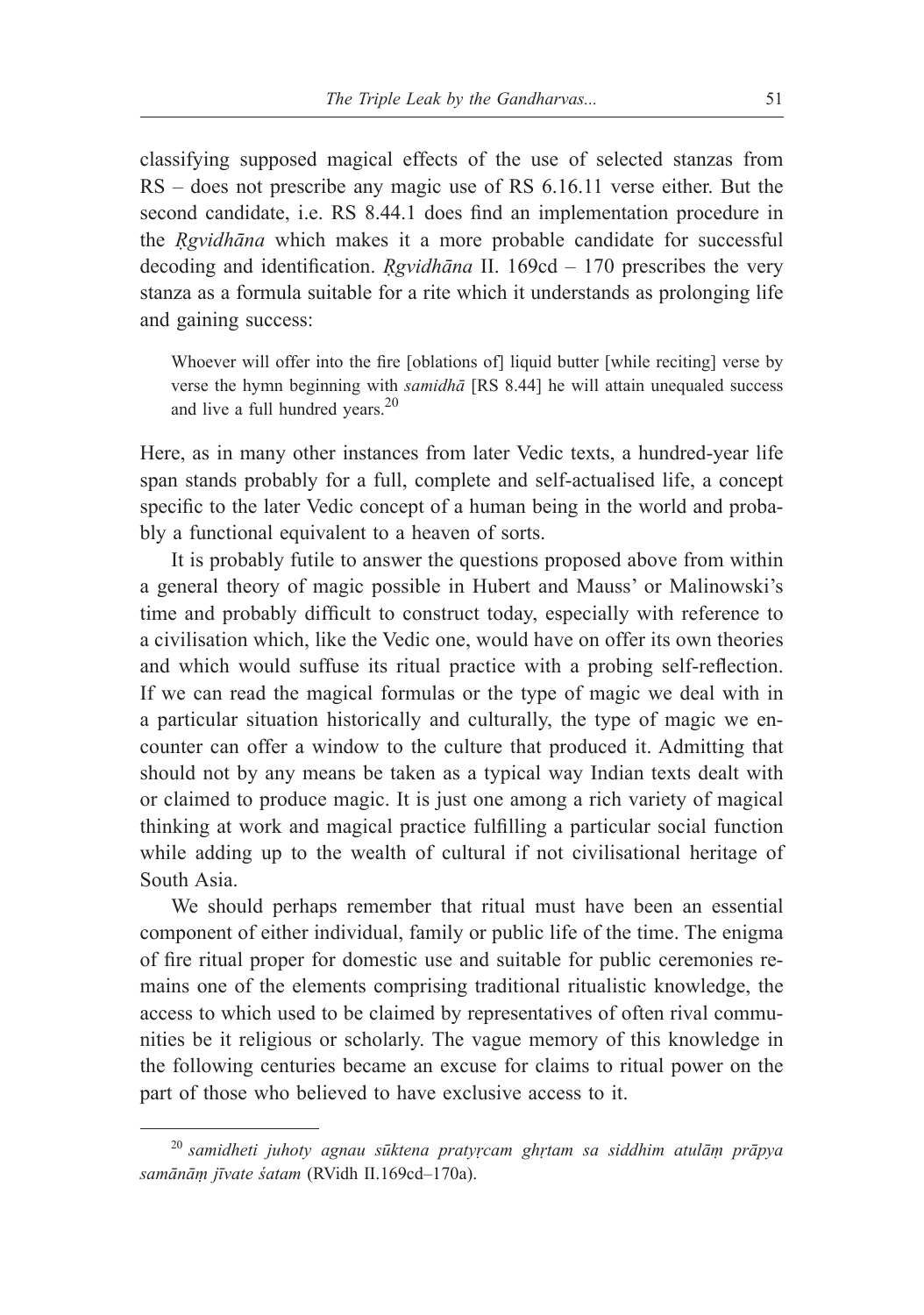Coming back again to the ŚB version of the story of Purūravas and his celestial lover let me comment briefly on its immediate textual context. The story fills one whole chapter (*brāhmaṇa*) of Book 11. There seems not very much to be said in terms of continuity either between this chapter and the preceding one which concludes Book 10 or the following chapter of Book 11. Neither of them features anything like a narrative to boast of. One idea, however, stands out conspicuously as pervading all three: this is the idea of the fire sacrifice (*yajña*) as a vehicle to transcend the limits of human world and reach some sort of heavenly abode, either that of the "world of Gandharvas" (*gandharvaloka*, ŚB 1.5.1.17) or that of "luminous heavens [of gods?]" (*svargaloka*, ŚB 1.4.4.12 and ŚB 1.5.2.10). This vehicle needs, however, knowledge to work. It is the knowledge of the right procedure deriving from the knowledge of the networks of *bandhu* or hidden correspondences allegedly operating in the triple world of the humans, Gandharvas and gods. And this sophisticated knowledge proves not only something that the ŚB claims to possess a key to but also something that the ŚB holds as a promise to work magic independently of the ritual action entailed by it:

[...] he who knows [how to bring about] the successful effect of this sacrifice [...] (*sa yo haivametāṃ yajñasya samṛddhiṃ veda* [ŚB 11.4.4.12], or shortly: *sa yaḥ ...evem veda...*).

Is it enough, then, to know the formula for immortality? Within the world- -view of the Vedic Śatapathabrāhmaṇa of yore, the answer perhaps could be "yes."<sup>21</sup> But this was not necessarily so in the case of entirely distinct horizons of understanding adopted by later authors who apparently took the same story as a perfect vehicle for altogether different ideas than those dominating the world-view of the composers and editors of the ŚB and other Brāhamaṇas. The story found a multitude of adaptations in later history, becoming the vehicle for quite different ideas than that of the transforming power of sacrificial fire. We find it among others in BŚS, MhBh, the Purāṇas of Vāyu, Matsya, Vāmana, Padma and Bhāgavata, as well as in the later Devībhāgavatapurāṇa

<sup>&</sup>lt;sup>21</sup> If a common ideology could indeed be admitted for most of the Brāhmaṇa-commentaries then one of the aims of the Purūravas and Urvaśī story to be included within the ŚB would be to justify the use of particular mantras as essential part of successful procedure for a rite. One of the strategies to do that could be to locate and indicate a word of the mantra to be used and connect it to the prescribed action. Here the words indicated are that of *samidh* ("fuel-stick") and *ghṛta* ("clarified butter"). For a more general concept of Brāhmaṇa as commentary, see T. Lubin, op. cit., p. 6.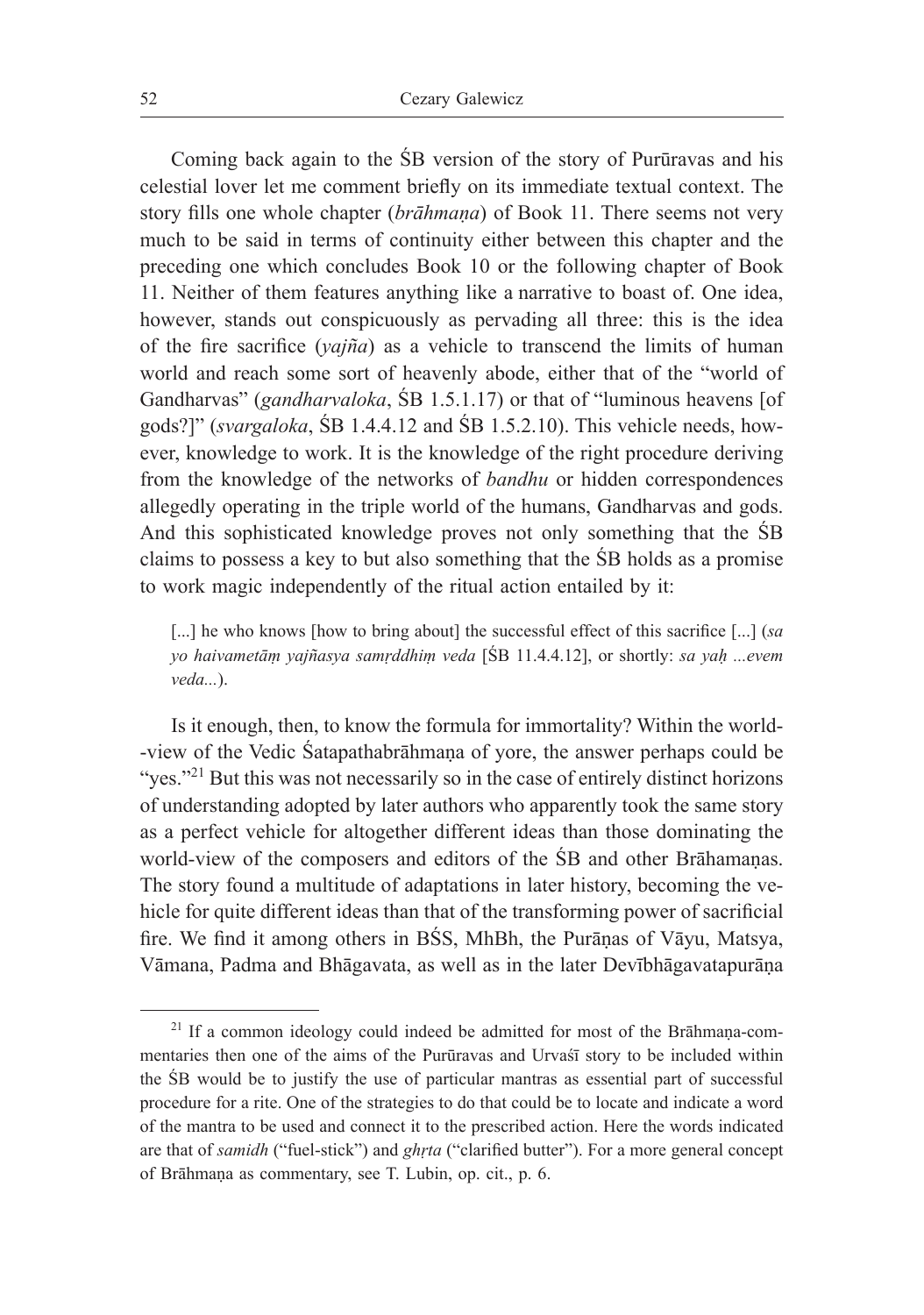1.12.1–14. At least two among them, however, that of Viṣṇu Purāṇa and that of Bhagavāta Purāṇa, retain, though deeply transformed, the motif of the fire of immortality as a rather important dimension for their plots. The VP concludes with a stress on the *vidhi*, or a rule, thus connecting at least theoretically to the concept of *vidhi* (a rule, injunction, magical formula) as exemplified in the whole class of late Vedic/post Vedic *vidhāna* texts suggesting magical effects to the incantations of Vedic mantras. Thus we have Rgvidhana for the Rgveda and Sāmavidhānabrāmana for the Sāmaveda...<sup>22</sup> Devībhāgavatapurāna 1.13 quotes, although distortedly, the Ṛgvedic verses and in DBhP 1.14.7–13 and DBhP 1.14.1 it is Vyāsa, not Gandharvas who, after becoming infatuated with her, removes the curse from Urvaśī. He also grants her a boon in form of *yauvanam uttamam* (utmost youth/manhood [for Purūravas]?) (DBhP 1.14.35). This is, however, to be gained through *śivasya ārādhana* (adoration od Śiva, DBhP 1.14.34). Visnupurāna IV.6 which preserved a version quite close to that of the ŚB has Gandharvas offering to Purūravas a vessel of fire with a short instruction to divide it, according to the precepts of the tradition, into three parts and make an offering in a proper way. The text does not bring a readymade formula for the rite, but Purūravas somehow knows that he should prepare firing sticks as long as the number of syllables in Gāyatri metre and that he was to recite a Gāyatrī verse. Whether the famous RS 3.64.10 or other Gāyatrī was intended we do not know. We also do not know how the VP conceived it to be actually recited, according to what pattern of recitation. Neither do we know what exactly Purūravas had on his mind when he resolved to produce a fire out of two sticks in order to perform an *upāsti* ("worship, adoration") which was probably a different idea than that meant by the original Vedic context of the story.<sup>23</sup> The Mahābhārata (Harivaṃśa 1.26.45–46) goes only that far as to advise Purūravas to make one fire threefold and make an offering with it. According to its version Purūravas actually made a number of offerings and eventually entered the world of the Gandharvas. Again we are not told any details concerning the procedure of the "triple fire" (*tretāgni*) for that purpose. The very act of dividing the single fire into three suggests that the procedure should follow a rule for *śrauta* ritual rather than a domestic one. Another

<sup>22</sup> See M. S. Bhat, *Vedic Tantrism. A Study of Ṛgvidhāna of Śaunaka with Text and Translation*, Delhi 1987, p. 16.

<sup>23</sup> VP IV.6.43–45: *evam eva svapuram upagato 'raṇīṃ cakāra ||43|| tatpramāṇañcāṅgulaiḥ kurvvan gāyatrīm apaṭhat | paṭhataścākṣarasaṃkhyāny evāṅgulāny araṇy abhhavat ||44|| tatrāgniṃ nirmmathyāgnitrayam āmnāyānusārī bhūtvā juhāva, urvvaśīsālokyaṃ ceha phalam abhisaṃhitavān | tenaivāgnividhinā bahuvidhān yajñān iṣṭ[v]ā gandharvvalokān prāpya urvvaśyā saha viyogaṃ nāvāpa ||45||*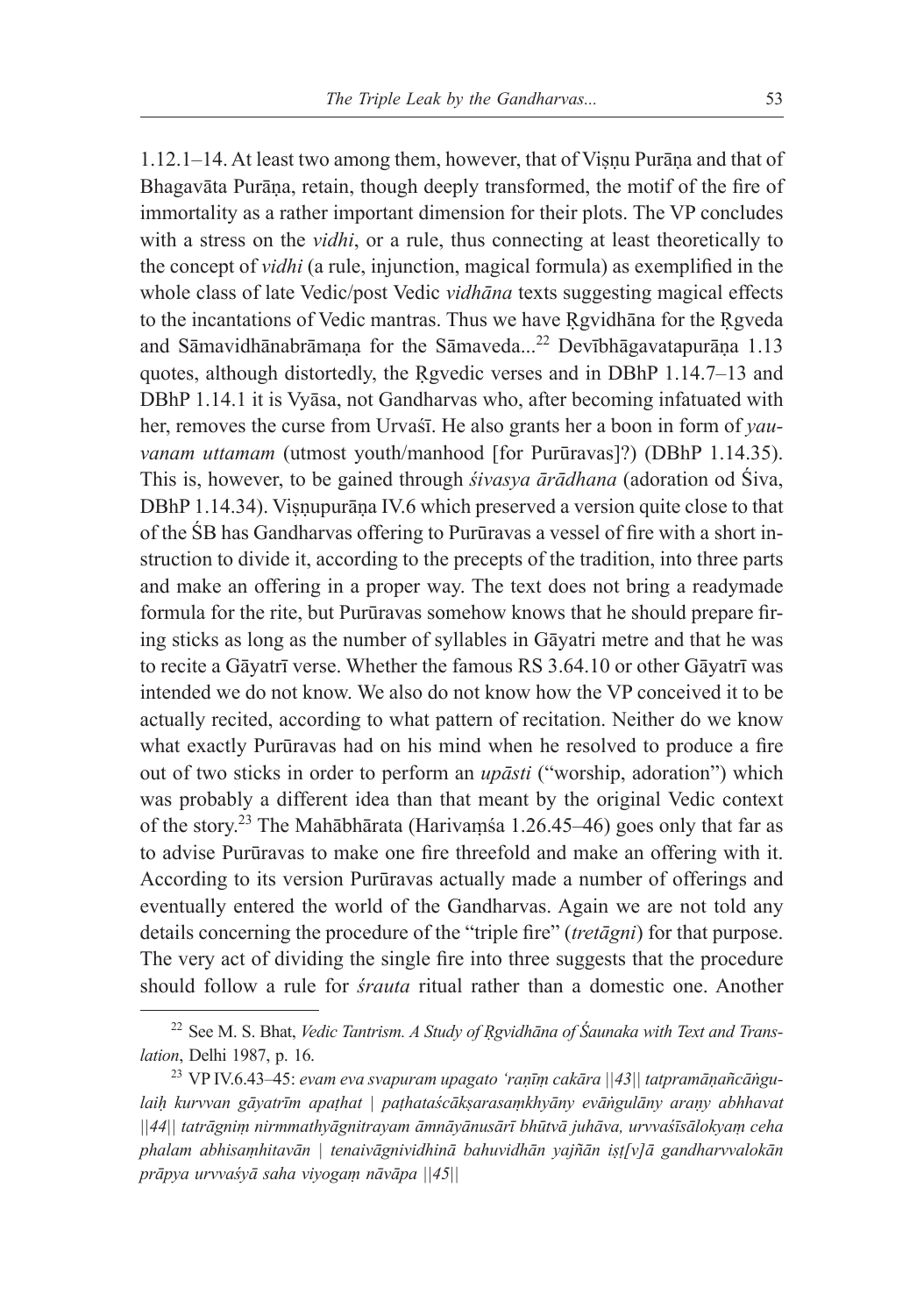version in Viṣṇudharmottarapurāṇa I.130–137 appears to be the closest to that of Kālidāsa's story with a motif of Urvaśī cursed by the god Brahma for her inattentiveness while performing as an actress in a drama. The Bhāgavatapurāṇa IX.14 contains a version tinted with Tantra flavour with Purūravas visualising through meditation (*dhyāyan*) his heavenly consort Urvaśī as the lower fire stick while imagining himself as the upper one (BP IX.14.45). While the image itself appears to have been taken from TS 1.3.7, here it is rather Purūravas own power of meditation than a boon from the Gandharvas which brings him a formula of immortality and reunion with Urvaśī. BP IX.14.45 holds that Purūravas meditated with the help of mantras (*mantrataḥ*), rubbing two fire sticks against each other, he generated their offspring in the form of a fire named Jatāvedas with the help of which he made an offering to the Supreme Lord (Viṣṇu Nārāyāṇa) and eventually attained the heaven of the Gandharvas.24 All versions seem to retain some memory of Vedic mantras as utterances laden with power, even if in the final resort they strive to overcome it with their own supposedly more efficacious ones. The pattern remains the same powerful paradigm with extremely rich potential for generating cultural meanings and functions.

Whether the Vedic mantras could bring immortality is not as sure as that Vedic mantras proved over history to be rather immortal themselves. And this testifies perhaps to an important trait of the character of civilisation that produced and secured them – even early modern and contemporary printed books reproducing the type of discourse believed to have the capacity to do things to people use an ideology that prizes memory over writing and printing: an Indian type of printed book named *pothi* that emulates manuscripts not only in form but also in ideology still uses magical formulas of immortality. Now it is not humans but texts that are concerned:

Whatever errors of shortage or surplus I happened to make due to failures of hand or unstable mind all that shall be rectified by the noble ones. So let the scribes be forgiven.<sup>25</sup>

<sup>24</sup> BP IX.14.44b–47: *tena dve araṇī kṛtvā urvaśīlokakāmyayā ||44b||| urvaśīṃ mantrato dhyāyann adharāraṇim uttarām | ātmānam ubhayor madhye yat tat prajananaṃ prabhuḥ ||45|| tasya nirmanthanāj jāto jātavedā vibhāvasuḥ | trayyā sa vidyayā rājñā putratve kalpitas trivṛt ||46|| tenāyajata yajñeśaṃ bhagavantam adhokṣajam | urvaśīlokamanvicchan sarvadevamayaṃ harim ||47||*

<sup>25</sup> *hastasya doṣān mativibhramād vā nyūnātiriktaṃ likhitaṃ mayātra* || *tatsarvam āryaiḥ pariśodhanīyaṃ prāyeṇa muhyanti hi ye likhanti* || Colophon at the end of MS No. 33 in the Descriptive Catalogue of the Tanjore Sarasvati Mahal Library containing the first Adhyāya of the Rgvedasamhitā.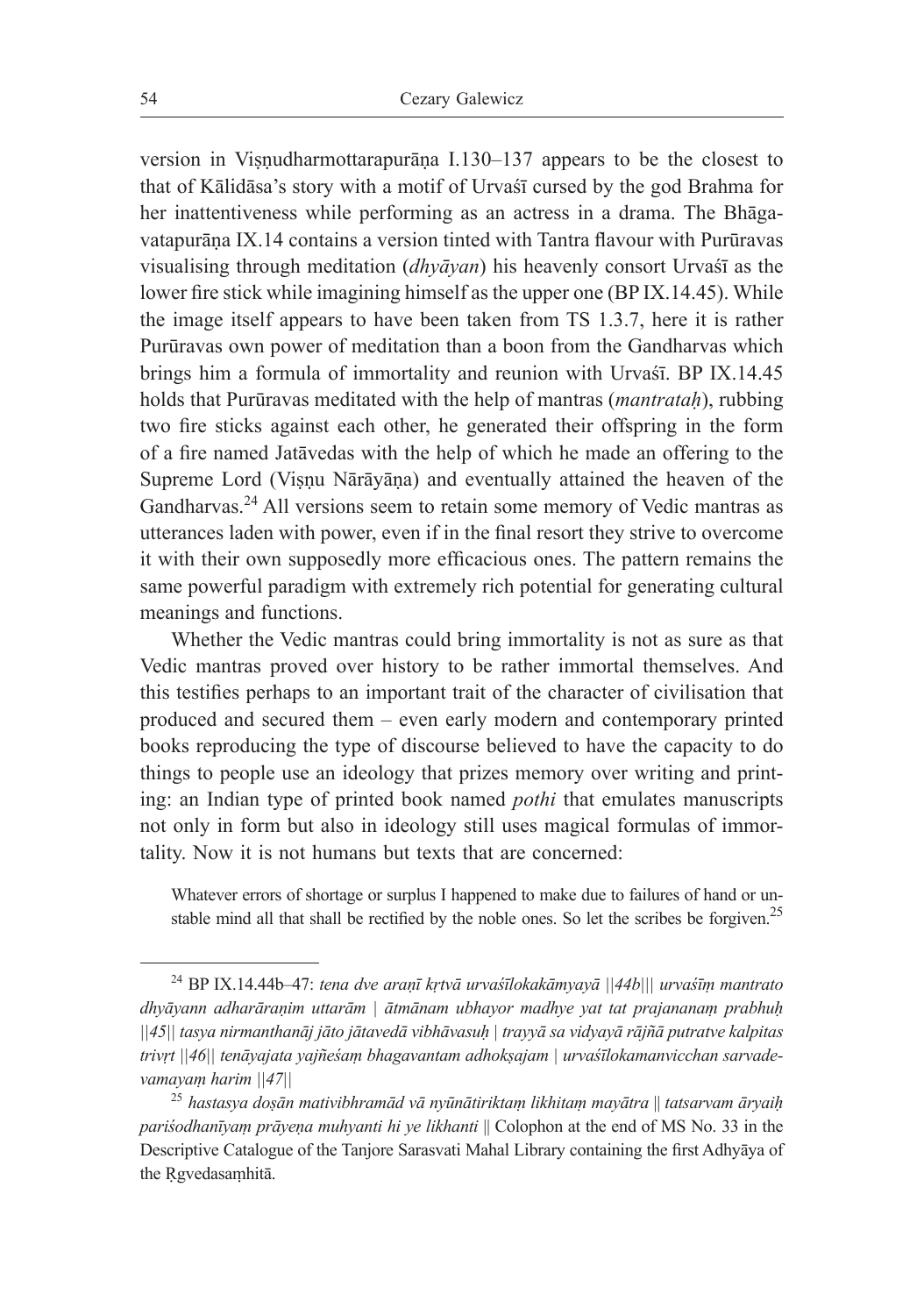This type of utterance that made a common stock formula inscribed in colophons of many handwritten copies of Vedic texts in pre-modern India resurfaces with an undiminished vigour in early modern modern printed versions of the Rgvedasaṃhitā also testifying to a specific and complex relationship between the oral and the written and printed orders of cultures in the orbit of Indian civilisation. A performative speech act thus remains in the heart of a now modern ideology of print whose authority remains rooted in the memory of proper articulation:

[...] if by a mistake caused by a slow mind something contrary to the established truth might have crept in here, let the noble-minded hide away their dissatisfaction and show their favour by correcting [whatever mistakes need to be corrected].<sup>26</sup>

### ABBREVIATIONS

| Bhāgavata Purāna          |
|---------------------------|
| Baudhāyana Śrauta Sūtra   |
| Devī Bhāgavata Purāņa     |
| Mahābhārata               |
| Mātsya Purāna             |
| Rgvedasamhitā / Rksamhitā |
| Śatapathabrāhamna         |
| Taittirīya Samhitā        |
| Visnu Dharmottara Purāņa  |
| Visnu Purāna              |
|                           |

## **SOURCES**

- 1. *Bhāgavata Purāṇa*: electronic text at http://sanskritdocuments.org/doc\_purana/bhagpur.itx
- 2. *Devī Bhāgavata Purāṇa: Śrīmaddevībhāgavatpurāṇam*, ed. Rāmatejasa Paṇḍeya, 1970 (no place indicated).
- 3. *Rig Veda, a metrically restored text*, eds. B. A. van Nooten and G. B. Holland, Harvard Oriental Series, Vol. 50.
- 4. *Ŗgvedasaṃhitā with the Commentary of Sāyaṇācārya*, ed. N. S. Sonatke, Poona 1933.
- 5. *Ṛgvidhāna:* text acc. to Bhatt, M.S., Vedic Tantrism. A Study of Ṛgvidhāna of Śaunaka with Text and Translation, Motilal Banarsisdas 1988.

<sup>26</sup> *pramāṇasiddhāntaviruddham atra yat kiṃcanābhūn matimāndyadoṣāt mātsaryam utsārya tad āryacittāḥ prasādam ādhāya viśodhayantu* | (Colophon to the: *Ṛgvedadaśagrantha*, ed. by Vinayaka Ghaisasa, Pune 1986). More on the relationship between the orders of the oral and the written in the early modern India print cultures, see C. Galewicz, *The Power of the Printed Veda*, [in:] *Proceedings of the Fifth International Vedic Workshop, Bucharest 2011*, eds. J. E. M. Houben, J. Rotaru, M. Witzel, Bucharest 2013.